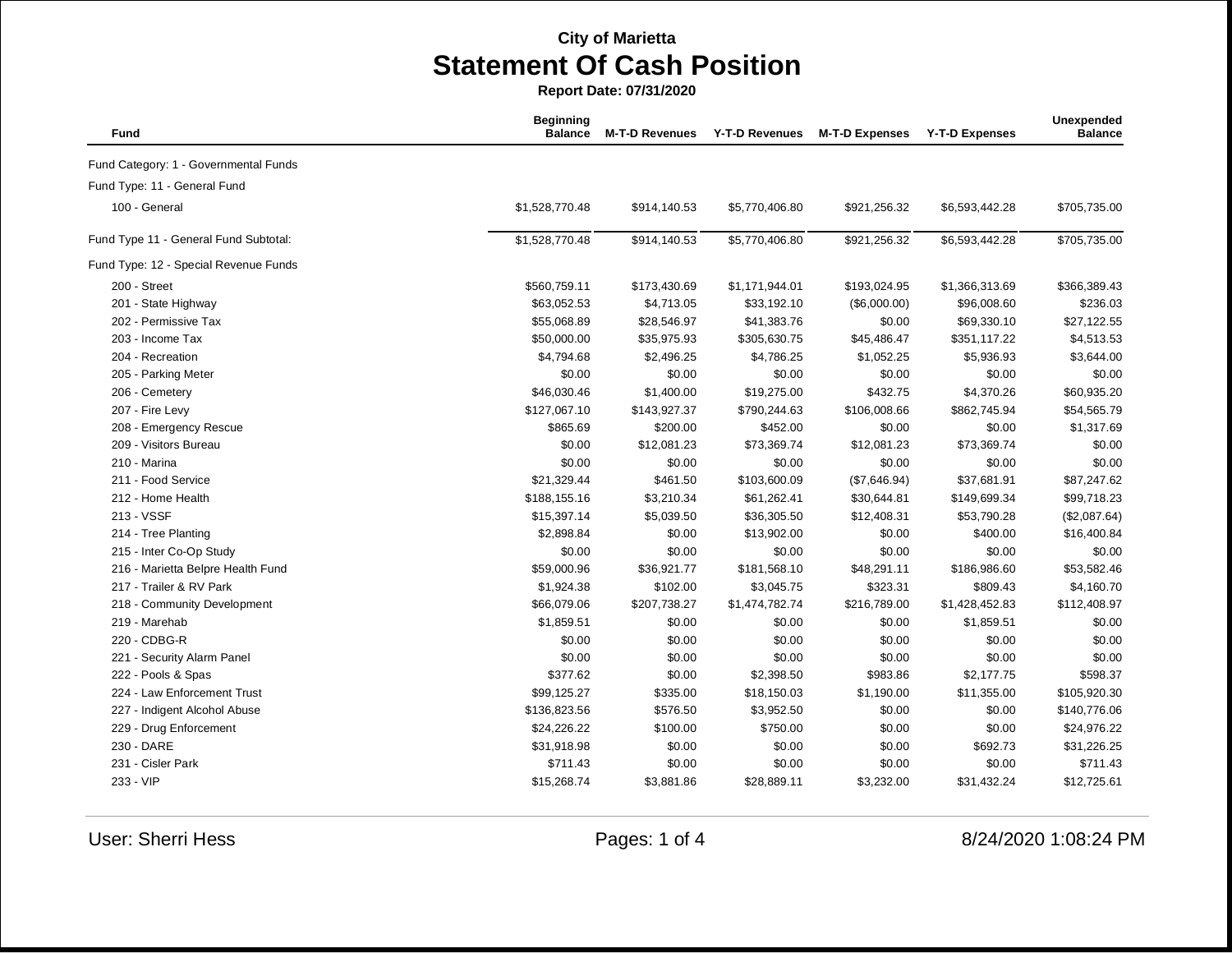**Report Date: 07/31/2020**

| <b>Fund</b>                                    | <b>Beginning</b><br><b>Balance</b> | <b>M-T-D Revenues</b> | <b>Y-T-D Revenues</b> | <b>M-T-D Expenses</b> | <b>Y-T-D Expenses</b> | Unexpended<br><b>Balance</b> |
|------------------------------------------------|------------------------------------|-----------------------|-----------------------|-----------------------|-----------------------|------------------------------|
| 236 - FEMA                                     | \$0.00                             | \$0.00                | \$0.00                | \$0.00                | \$0.00                | \$0.00                       |
| 239 - Court Computer                           | \$279,369.19                       | \$3,645.24            | \$22,913.23           | \$80,246.99           | \$123,228.03          | \$179,054.39                 |
| 240 - Court Capital                            | \$310,551.55                       | \$11,558.73           | \$80,806.91           | \$510.00              | \$68,314.17           | \$323,044.29                 |
| 241 - Utility Line Relocation                  | \$7,571.24                         | \$0.00                | \$0.00                | \$0.00                | \$0.00                | \$7,571.24                   |
| 243 - Domestic Violence                        | \$22,526.97                        | \$6,255.93            | \$34,429.26           | \$4,412.33            | \$27,037.67           | \$29,918.56                  |
| 246 - Traffic Signals                          | \$0.00                             | \$0.00                | \$0.00                | \$0.00                | \$0.00                | \$0.00                       |
| 249 - Community Corrections                    | \$183.30                           | \$49,480.00           | \$148,440.00          | \$14,231.30           | \$121,245.09          | \$27,378.21                  |
| 250 - Marietta Harbor                          | \$737.95                           | \$0.00                | \$0.00                | \$0.00                | \$0.00                | \$737.95                     |
| 256 - Lazy River                               | \$0.00                             | \$0.00                | \$0.00                | \$0.00                | \$0.00                | \$0.00                       |
| 257 - Gutberlet Armory                         | \$0.00                             | \$0.00                | \$0.00                | \$0.00                | \$0.00                | \$0.00                       |
| 258 - Police Training                          | \$23,004.89                        | \$0.00                | \$0.00                | \$0.00                | \$0.00                | \$23,004.89                  |
| 259 - Home Sewage                              | \$0.00                             | \$0.00                | \$2,999.00            | \$99.09               | \$161.44              | \$2,837.56                   |
| 260 - Utility Conservation                     | \$9,882.10                         | \$0.00                | \$0.00                | \$0.00                | \$0.00                | \$9,882.10                   |
| 261 - Employee Payroll Reserve                 | \$0.00                             | \$0.00                | \$0.00                | \$0.00                | \$0.00                | \$0.00                       |
| 262 - Local Indigent Drivers                   | \$71,832.45                        | \$1,899.72            | \$9,658.02            | \$1,296.77            | \$13,210.49           | \$68,279.98                  |
| 263 - Recovery-JAG                             | \$0.00                             | \$0.00                | \$0.00                | \$0.00                | \$0.00                | \$0.00                       |
| 264 - Neighborhood Stabilization               | \$0.00                             | \$0.00                | \$0.00                | \$0.00                | \$0.00                | \$0.00                       |
| 265 - Court Security Fund                      | \$2,078.00                         | \$865.00              | \$6,154.08            | \$0.00                | \$0.00                | \$8,232.08                   |
| 266 - Court Probation Services                 | \$75,738.43                        | \$20,319.50           | \$90,360.62           | \$11,195.19           | \$122,145.17          | \$43,953.88                  |
| 267 - Court Prob Impr & Incentive              | \$37,185.80                        | \$49,581.00           | \$209,633.50          | \$20,207.64           | \$123,862.61          | \$122,956.69                 |
| 268 - Integrated Case Mgt Fund                 | \$0.00                             | \$0.00                | \$0.00                | \$0.00                | \$0.00                | \$0.00                       |
| 269 - Parking Lot Fund                         | \$282,189.92                       | \$8,457.50            | \$45,310.00           | \$2,064.71            | \$15,438.64           | \$312,061.28                 |
| 270 - Mtta Comm Center at The Armory           | \$17,180.62                        | \$6,300.00            | \$22,408.18           | \$1,256.22            | \$24,234.02           | \$15,354.78                  |
| 271 - Gold Star Park Fund                      | \$7,786.33                         | \$0.00                | \$262.50              | \$374.92              | \$724.92              | \$7,323.91                   |
| 272 - Start Westward Monument Fund             | \$0.00                             | \$0.00                | \$0.00                | \$0.00                | \$0.00                | \$0.00                       |
| 273 - COVID-19 Health                          | \$0.00                             | \$0.00                | \$10,000.00           | \$2,628.34            | \$2,753.34            | \$7,246.66                   |
| 274 - Mtta Coronavirus Relief Dist Fun         | \$0.00                             | \$261,537.47          | \$261,537.47          | \$0.00                | \$0.00                | \$261,537.47                 |
| 275 - Contact Tracing Fund                     | \$0.00                             | \$5,000.00            | \$5,000.00            | \$3,681.61            | \$3,681.61            | \$1,318.39                   |
| Fund Type 12 - Special Revenue Funds Subtotal: | \$2,720,553.51                     | \$1,086,038.32        | \$5,318,797.74        | \$800,506.88          | \$5,380,567.30        | \$2,658,783.95               |
| Fund Type: 13 - Debt Service Funds             |                                    |                       |                       |                       |                       |                              |
| 300 - Bond & Note                              | \$1.53                             | \$0.00                | \$203,406.80          | \$0.00                | \$36,929.00           | \$166,479.33                 |
| Fund Type 13 - Debt Service Funds Subtotal:    | \$1.53                             | \$0.00                | \$203,406.80          | \$0.00                | \$36,929.00           | \$166,479.33                 |
| Fund Type: 14 - Capitol Project Funds          |                                    |                       |                       |                       |                       |                              |
| 400 - Capital Improvement                      | \$563,593.61                       | \$57,320.49           | \$3,823,266.10        | \$15,689.40           | \$4,192,168.27        | \$194,691.44                 |
|                                                |                                    |                       |                       |                       |                       |                              |

User: Sherri Hess 2 of 4 8/24/2020 1:08:24 PM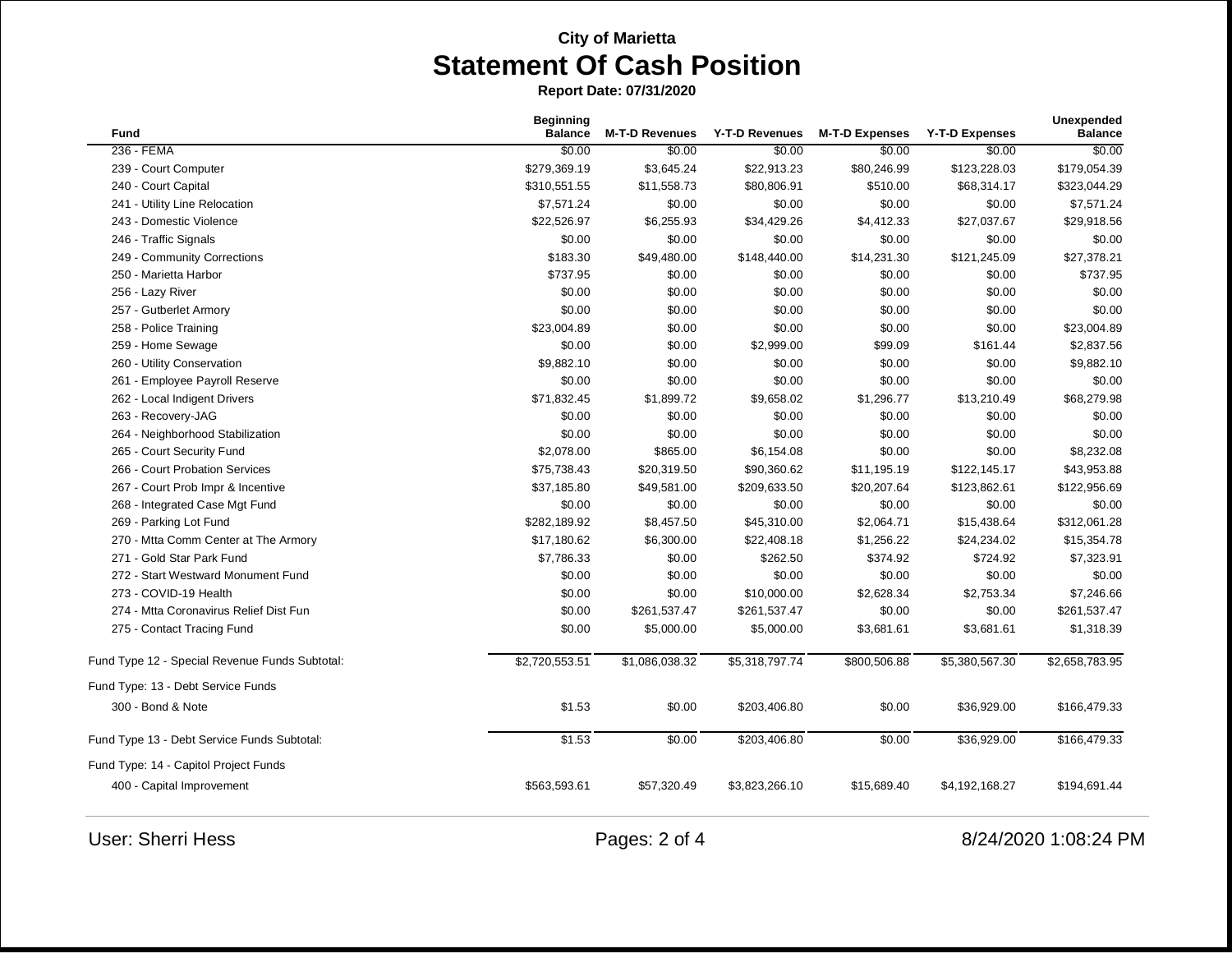**Report Date: 07/31/2020**

|                                                 | <b>Beginning</b> |                       |                 |                       |                       | <b>Unexpended</b> |
|-------------------------------------------------|------------------|-----------------------|-----------------|-----------------------|-----------------------|-------------------|
| Fund                                            | <b>Balance</b>   | <b>M-T-D Revenues</b> | Y-T-D Revenues  | <b>M-T-D Expenses</b> | <b>Y-T-D Expenses</b> | <b>Balance</b>    |
| 406 - Water Construction                        | \$0.00           | \$0.00                | \$0.00          | \$0.00                | \$0.00                | \$0.00            |
| 410 - Bike Path                                 | \$0.00           | \$0.00                | \$0.00          | \$0.00                | \$0.00                | \$0.00            |
| 415 - Access Road                               | \$3,639.00       | \$0.00                | \$0.00          | \$0.00                | \$0.00                | \$3,639.00        |
| 416 - St Rt 7 TIF                               | \$0.00           | \$0.00                | \$0.00          | \$0.00                | \$0.00                | \$0.00            |
| 418 - WW Facilities Up-Grade                    | \$375,522.70     | \$3,007.74            | \$220,046.04    | \$8,049.36            | \$225,087.66          | \$370,481.08      |
| 419 - Aquatic Center                            | \$0.00           | \$0.00                | \$0.00          | \$0.00                | \$0.00                | \$0.00            |
| 420 - Armory Community Foundation               | \$0.00           | \$0.00                | \$0.00          | \$0.00                | \$0.00                | \$0.00            |
| 421 - 1st Colony TIF                            | \$0.00           | \$0.00                | \$62,241.59     | \$0.00                | \$62,241.59           | \$0.00            |
| 422 - Water Facilities Upgrade Fund             | \$0.00           | \$63,035.68           | \$233,202.76    | \$60,369.88           | \$233,202.76          | \$0.00            |
| 429 - Armory Cultural Facilities Gym            | \$5,261.00       | \$0.00                | \$0.00          | \$0.00                | \$5,261.00            | \$0.00            |
| 430 - Fire Income Tax Fund .10                  | \$584,797.10     | \$57,320.49           | \$297,617.26    | \$28,983.46           | \$158,719.15          | \$723,695.21      |
| 431 - Street Income Tax Fund .05                | \$48,674.61      | \$28,660.25           | \$148,808.63    | \$0.00                | \$0.00                | \$197,483.24      |
| Fund Type 14 - Capitol Project Funds Subtotal:  | \$1,581,488.02   | \$209,344.65          | \$4,785,182.38  | \$113,092.10          | \$4,876,680.43        | \$1,489,989.97    |
| Fund Category 1 - Governmental Funds Subtotal:  | \$5,830,813.54   | \$2,209,523.50        | \$16,077,793.72 | \$1,834,855.30        | \$16,887,619.01       | \$5,020,988.25    |
| Fund Category: 2 - Proprietary Funds            |                  |                       |                 |                       |                       |                   |
| Fund Type: 21 - Enterprise Funds                |                  |                       |                 |                       |                       |                   |
| 500 - Water                                     | \$3,368,538.99   | \$349,252.21          | \$2,459,032.32  | \$200,849.66          | \$1,919,221.64        | \$3,908,349.67    |
| 501 - Sewer                                     | \$4,848,263.19   | \$328,631.93          | \$2,855,273.92  | \$177,541.19          | \$2,615,669.08        | \$5,087,868.03    |
| 502 - Water Deposit Guarantee                   | \$108,979.88     | \$0.00                | \$0.00          | \$0.00                | \$0.00                | \$108,979.88      |
| 503 - Sanitary Sewer Surplus                    | \$0.00           | \$0.00                | \$0.00          | \$0.00                | \$0.00                | \$0.00            |
| 504 - Sewer Replacement                         | \$715,714.28     | \$0.00                | \$0.00          | \$0.00                | \$0.00                | \$715,714.28      |
| 505 - Water Replacement                         | \$250,000.00     | \$0.00                | \$0.00          | \$0.00                | \$0.00                | \$250,000.00      |
| 506 - Utility Reserve                           | \$0.00           | \$0.00                | \$0.00          | \$0.00                | \$0.00                | \$0.00            |
| Fund Type 21 - Enterprise Funds Subtotal:       | \$9,291,496.34   | \$677,884.14          | \$5,314,306.24  | \$378,390.85          | \$4,534,890.72        | \$10,070,911.86   |
| Fund Category 2 - Proprietary Funds Subtotal:   | \$9,291,496.34   | \$677,884.14          | \$5,314,306.24  | \$378,390.85          | \$4,534,890.72        | \$10,070,911.86   |
| Fund Category: 3 - Fiduciary Funds              |                  |                       |                 |                       |                       |                   |
| Fund Type: 32 - Investment Trust Funds          |                  |                       |                 |                       |                       |                   |
| 750 - Cemetery Trust                            | \$176,926.87     | \$0.00                | \$1,650.00      | \$0.00                | \$0.00                | \$178,576.87      |
|                                                 |                  |                       |                 |                       |                       |                   |
| Fund Type 32 - Investment Trust Funds Subtotal: | \$176,926.87     | \$0.00                | \$1,650.00      | \$0.00                | \$0.00                | \$178,576.87      |
| Fund Type: 34 - Agency Funds                    |                  |                       |                 |                       |                       |                   |
|                                                 |                  |                       |                 |                       |                       |                   |